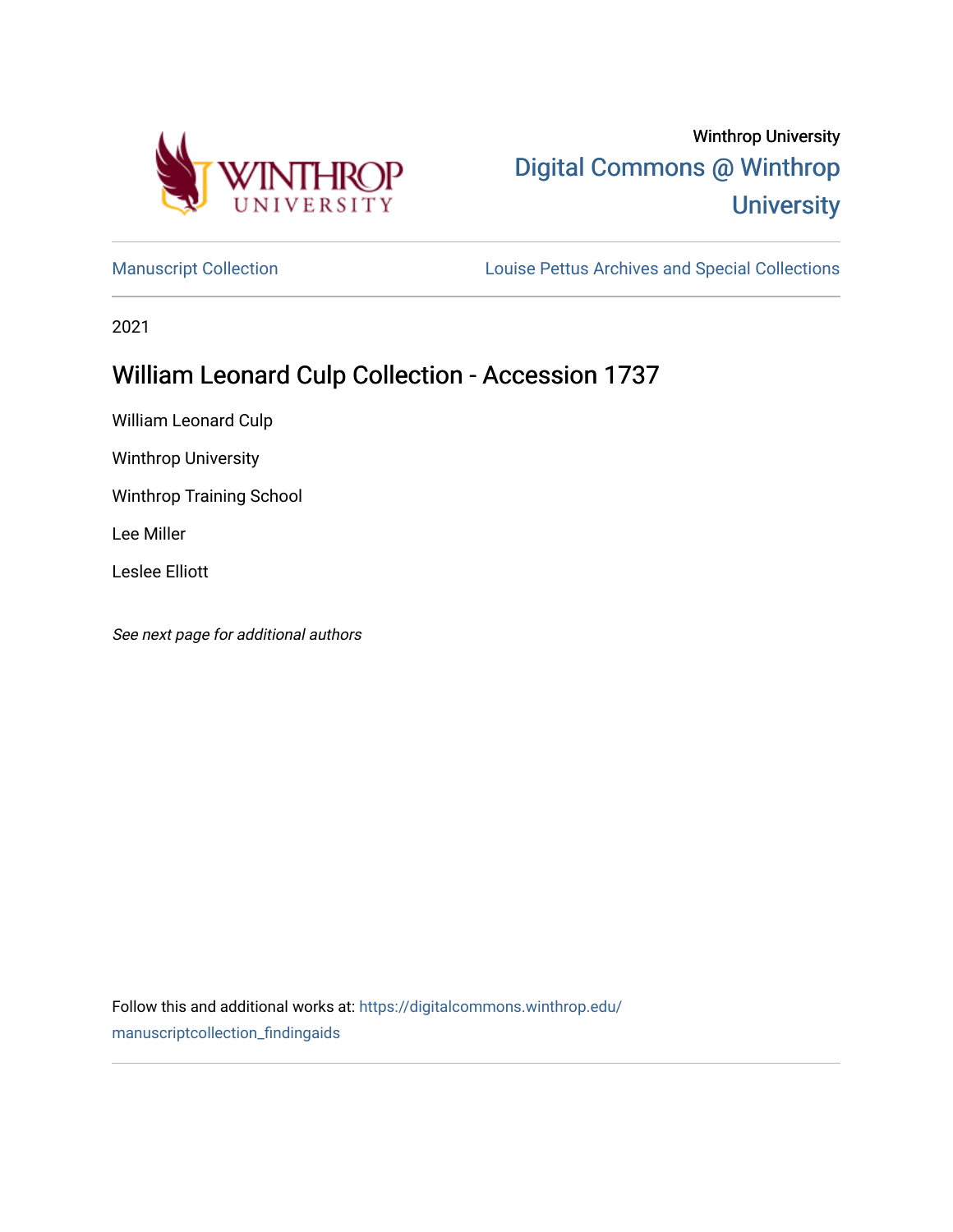## Authors

William Leonard Culp, Winthrop University, Winthrop Training School, Lee Miller, Leslee Elliott, and Whitney Carter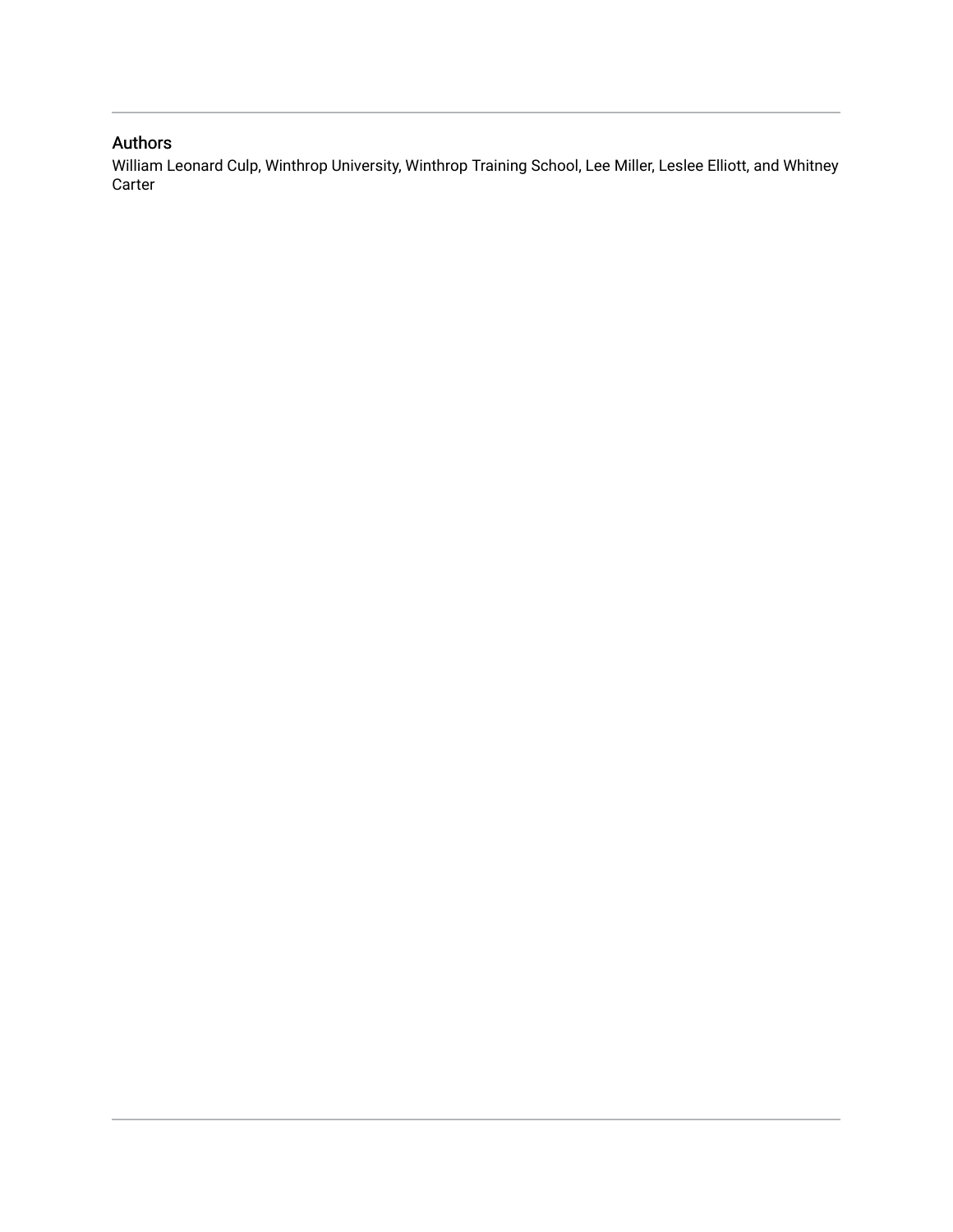# **WINTHROP UNIVERSITY LOUISE PETTUS ARCHIVES & SPECIAL COLLECTIONS**

**MANUSCRIPT COLLECTION**

# **ACCESSION 1737**

# **WILLIAM LEONARD CULP COLLECTION**

2003

1 Box, 4 Folders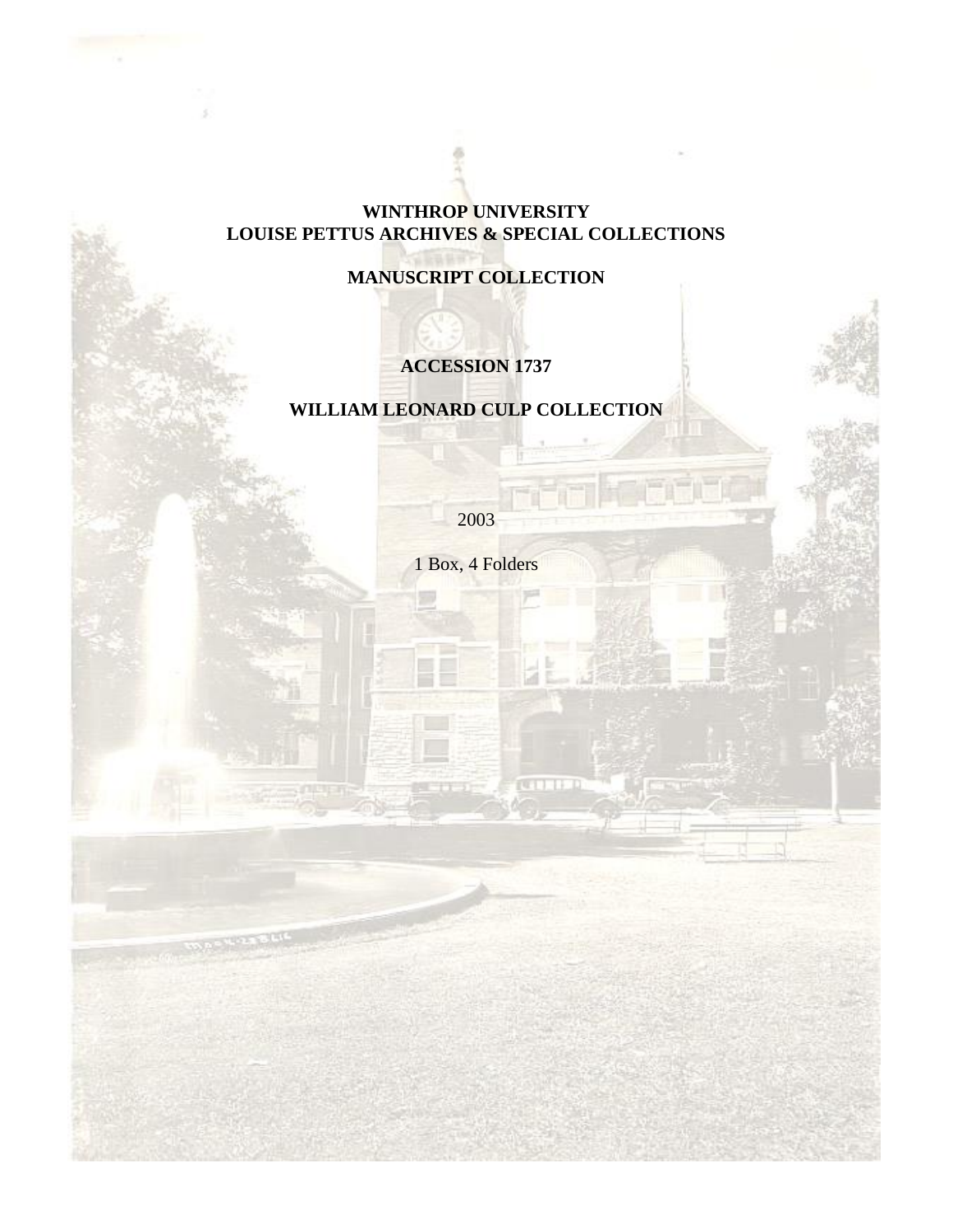#### **WINTHROP UNIVERSITY LOUISE PETTUS ARCHIVES & SPECIAL COLLECTIONS**

#### **MANUSCRIPT COLLECTION**

ACC. NO.: **1737** PROCESSED BY: Philip Clapper ADDITIONS: \_\_\_, \_\_\_, \_\_\_ NO. OF SECTIONS: 3

#### **WILLIAM LEONARD "BILL" CULP COLLECTION I**

Provenance: The William Leonard Culp Collection was donated to the Louise Pettus Archives and Special Collections by Lee Miller September 18, 2020.

> Linear feet of shelf space occupied: .25 Approximate number of pieces: 500

Restrictions: Open to researchers under the rules and regulations of the Louise Pettus Archives & Special Collections at Winthrop University.

Literary Rights: For information concerning literary rights please contact the Louise Pettus Archives & Special Collections at Winthrop University.

Scope and Content Note: **William Leonard "Bill" Culp (1920-2007) who was born in 1920 on Winthrop's campus in the house that once stood behind the Little Chapel was the son of Leonard Parks Culp (1887-1978) who served as the director of Winthrop's Physical Plant (later called Facilities Management) for 39 years. Bill Culp attended Macfeat and Winthrop Training School later succeeding his father. Bill Culp began working at Winthrop in 1951 continued through 2001 in the Physical Plant Department. He was well known as "a walking encyclopedia of Winthrop lore" and a gifted story teller. During his Winthrop tenure he received the first ever Winthrop Employee of the Month Award in 1984, a Presidential Citation in 1995, and Winthrop's Chiller Plant was named in his honor in 1997.** 

**This collection is a series of transcriptions of interviews conducted of Bill Culp by one Lee Miller and students Whitney Carter and Leslee Elliot, dating from 8 Sept. 2003, through to the end of that Fall semester. The interviews themselves are primarily focused upon discussing the history of Winthrop, and in particular, the buildings at Winthrop, along with many of Mr. Culp's own anecdotes. The interviews were conducted to "capture the history of Winthrop according to the 50+ years of Mr. Culp's involvement with Winthrop." These interviews offer a great glimpse of Winthrop's history spanning from Winthrop Founder and first president, Dr. David Bancroft Johnson's tenure through Winthrop's ninth, Dr. Anthony Joseph DiGiorgios tenure.**

**Those working on the project included the donor of the collection, Lee Miller, additionally, Dr. Kathy Lyons as faculty supervisor in the honors program. Drs. Andy Doyle and Rory Cornish were the faculty working with their two students, Whitney Carter and Leslee Elliot. DeAnna Brooks with the Office of the President and Dr. Tom Moore, Academic VP at the time, also helped with the project. The information gathered by the interviews was used by the students to write an honors thesis and a major paper for independent coursework. The collection also includes correspondence between Miller and others integral to the project, primarily related to setting up the project. The original donation included copies and print-outs relating to Bill Culp, all of which can be found in the file that the Louise Pettus Archives has on Mr. Culp. The signed oral history project release forms can also be found in this collection.** 

Notes: There were plans made for the audio to be included in the collection, but as of the processing of this collection, they have not yet been received by the Louise Pettus Archives.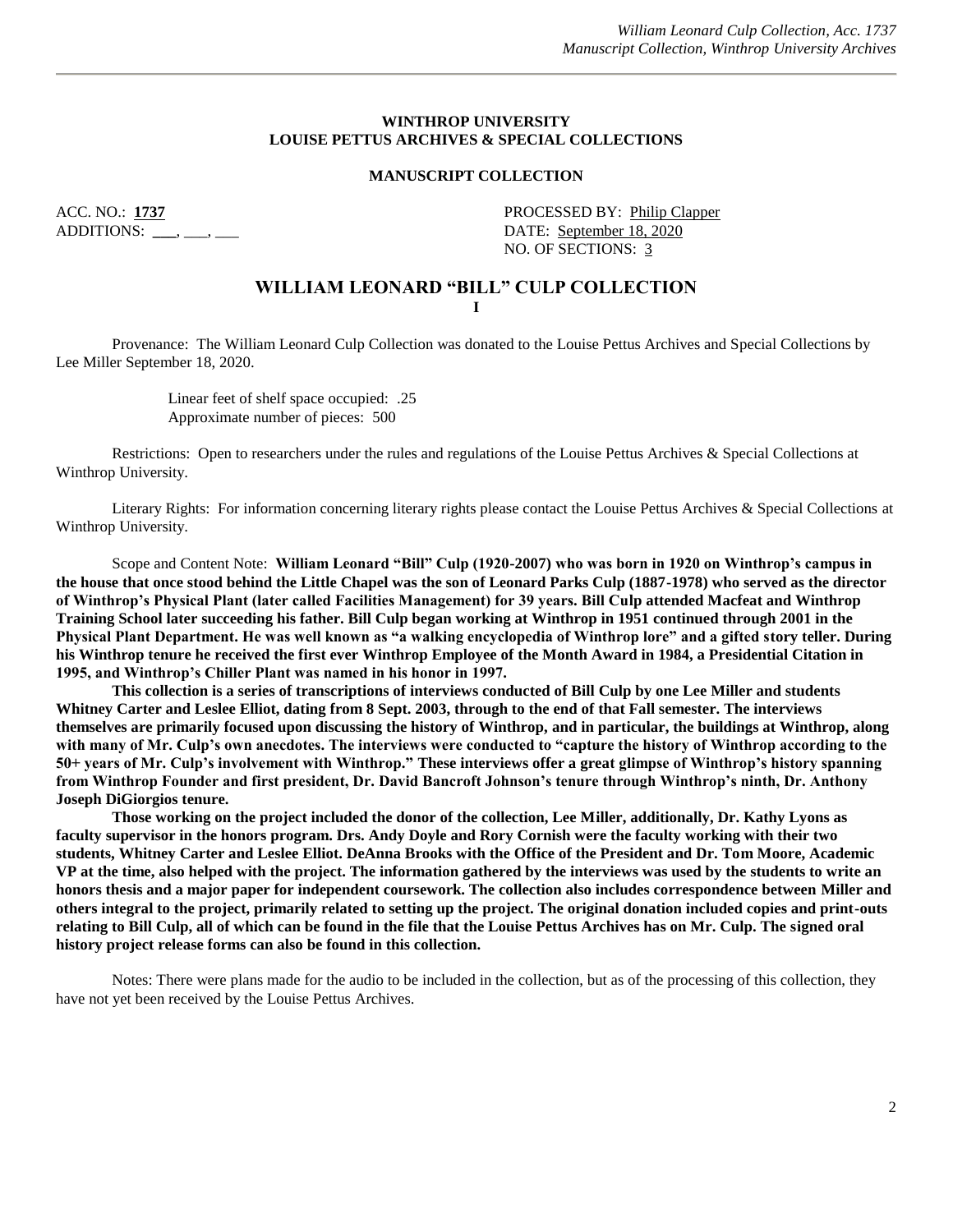#### *William Leonard Culp Collection, Acc. 1737 Manuscript Collection, Winthrop University Archives*

### **II**

## **BIOGRAPHICAL DATA**

## **WILLIAM LEONARD "BILL" CULP**

| 1920 | <b>Born Winthrop College Campus, Rock Hill, SC</b>                                    |
|------|---------------------------------------------------------------------------------------|
| 1940 | Participates in WWII in England as part of the Air Force                              |
| 1946 | Becomes high school football coach                                                    |
| 1951 | Becomes maintenance engineer                                                          |
| 1957 | The 1957 edition of the Tatler is dedicated to him.                                   |
| 1981 | <b>Becomes Assistant Vice President for Campus Renovation</b><br>and Special Projects |
| 1997 | William L. Culp Chiller Plant named for Mr. Culp                                      |
| 2001 | Retired from Winthrop and given "Bill Culp Day" by<br><b>Winthrop University</b>      |
| 2007 | Passed away                                                                           |